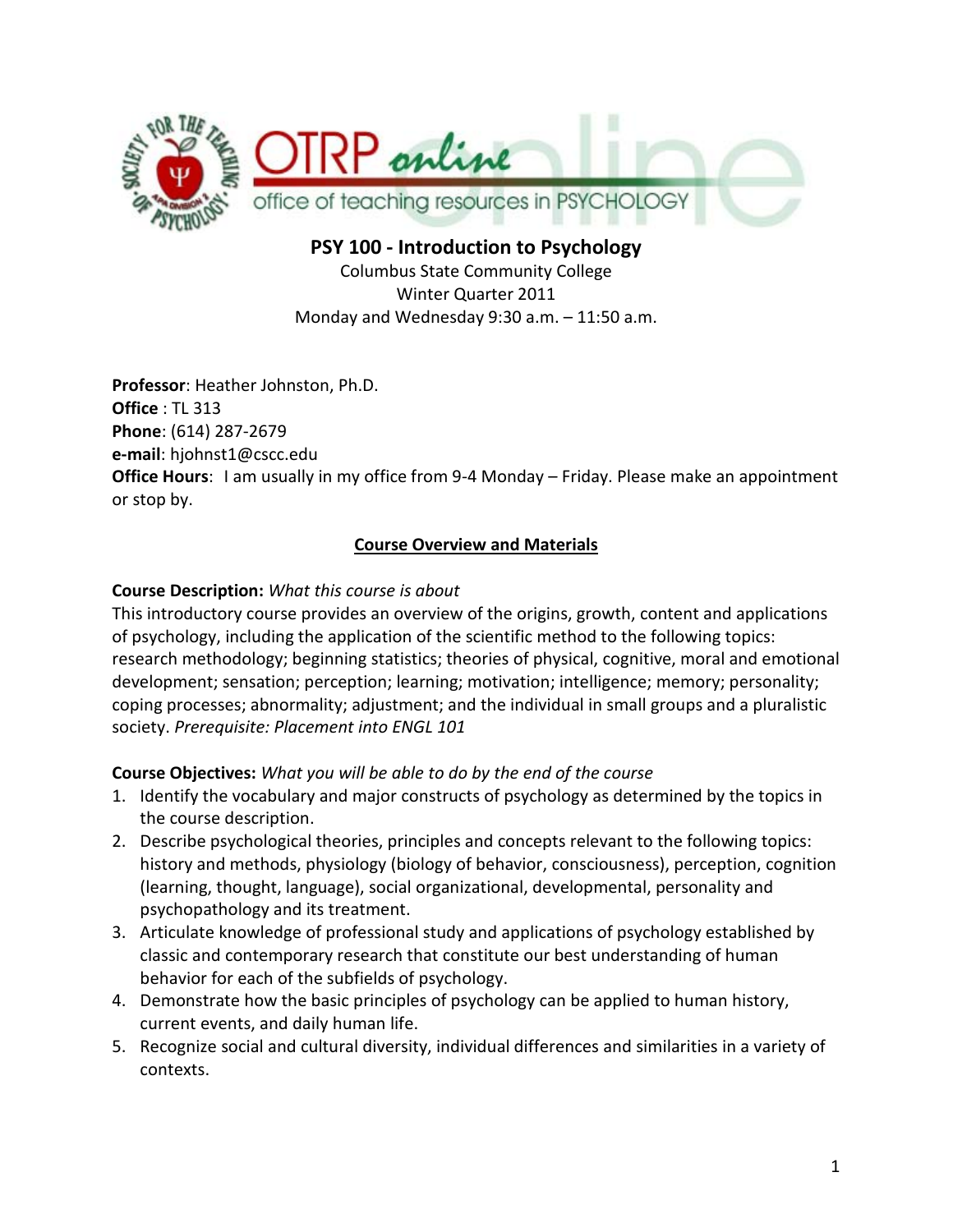- 6. Demonstrate the application of specific psychological information for course topics giving examples that apply to students' technology or career choice.
- 7. Assess and critically analyze theories, research methods and findings (outcomes), and applications developed by psychologists and made available through textbooks, newspaper, professional and lay periodicals, and the internet.

## **Sound like fun?**

**Required text:** *Yes, you need the book!* Huffman, K. (2009). Psychology in Action. Wiley; and the Chapter 17 and 18 Supplement

## **Internet/Electronic materials:** *You will need regular access to a computer with internet and these sites/programs*

- 1. Email: [https://mail.cscc.edu/student/index.html.](https://mail.cscc.edu/student/index.html) Check your CSCC email regularly. I may send course information, give updates, or answer questions through email. You can expect me to answer your emails within 24-48 hours.
- 2. Course Blackboard Website**:** [http://globalcourses.cscc.edu.](http://globalcourses.cscc.edu/) Log in with your CSCC username and password. Click on PSY100/this section number. Here you will find my contact information, your grades, the syllabus, and course materials and projects.
- 3. You will turn in Projects 1 and 3 using [www.turnitin.com.](http://www.turnitin.com/) This website is designed to detect plagiarism. More details are provided in Blackboard.
- 4. Visit the Textbook website: [http://wiley.com/college/huffman.](http://wiley.com/college/huffman) Click on the link "Student" Companion Site" to the right of the Psychology in Action book. This website includes excellent supplementary course material, including practice tests, flashcards, and scholarly web links for each chapter in the textbook. This is a great tool for studying.

## **Instructional methods**: *What happens during class meetings*

During our scheduled class meetings you can expect to listen to lectures, work in smallgroups, engage in class discussions, and view relevant online and audio-visual materials. You will also be expected to think, read, and write about psychology and how it applies to life! I know that some of you are coming from High School. Let me remind you that college courses are different from secondary education courses in that they require more independent student learning. Class lectures and activities highlight, supplement, reinforce and clarify knowledge you have acquired from a thorough and careful reading of the textbook. Lectures are not a substitute for reading and studying the course material on your own.

# **Course Policies and Procedures**

# **Student behavior:** *Lets all behave now!*

Let's start with the "bad" behavior…

Your behavior must be respectful of others and allow for an atmosphere conducive to learning. Disrespectful or disruptive behavior or engaging in non-course related activities during class will not be tolerated. This includes cheating on written assignments (plagiarism)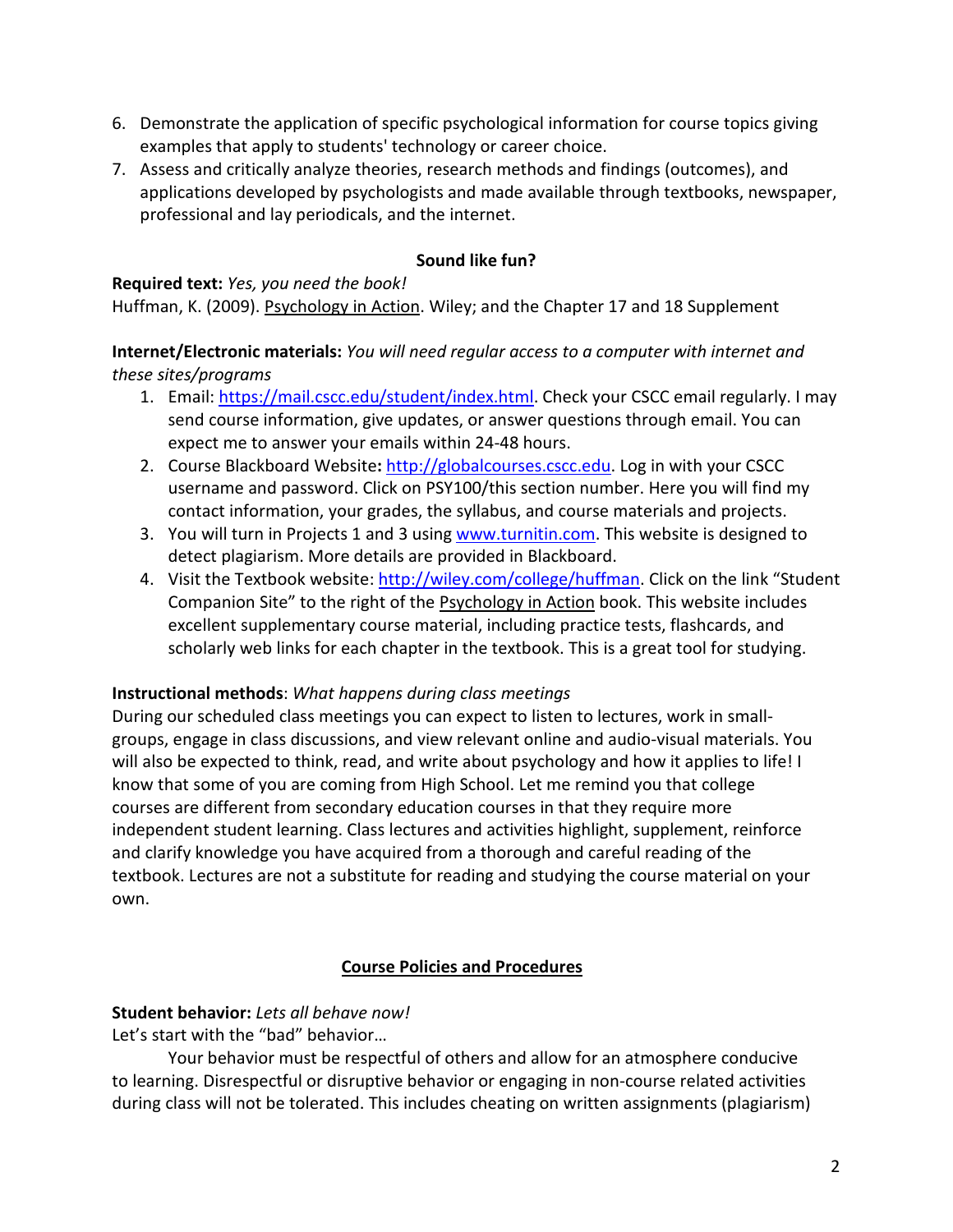or during exams. Using cell phones, lap tops, or electronic messaging devices is not allowed in class. Please talk to me if you have some extenuating circumstances that require you to have access to your phone. Here is what CSCC has to say about cheating and plagiarism:

Academic Dishonesty: As an enrolled student at CSCC, you have agreed to abide by the Student Code of Conduct as outlined in the Student Handbook. You should familiarize yourself with the student code. The faculty at CSCC expect you to exhibit high standards of academic integrity. Any confirmed incidence of Academic Misconduct, including plagiarism and other forms of cheating will be treated seriously and in accordance with College Policy and Procedure.

Plagiarism: Plagiarism is the act of representing directly or indirectly another person's work as your own. It can involve presenting someone's speech, wholly or partially, as yours, quoting without acknowledging the true source of the quoted material, copying and handing in another person's work with your name on it, and similar infractions. Even indirect quotations, paraphrasing, etc., can be considered plagiarism unless sources are properly cited. Plagiarism will not be tolerated.

### How about "good" behavior?

There are many things you can do that will help you to succeed in this class. Here are my top recommendations. Always come to class. Always come to class prepared by reading the assigned material. Write down all the course due dates in your calendar and check it frequently. Set up a schedule for yourself where you will regularly devote at least 4 hours a week to working on class assignments and studying (understand that some weeks will require more than 4 hours). Email me when you have problems or questions about the class. Find a classmate who you can contact for help if you need to miss a class and who you can study with before exams. Get all assignments done and done well before the due date.

### **Attendance:** *I'm here, shouldn't you be?*

I take attendance at every class meeting. Whether you are in class or not, you are responsible for all announcements made in class and all material discussed. If you are going to miss a class you should arrange to have one of your classmates share with you what you missed. If you are receiving *Financial Aid* please note that during the quarter I am required to report whether you have been attending class or not. If you have not been to class in over 2 weeks I will report you as not attending and you will be withdrawn from the class.

#### **ADA statement:** *Registered with Disability Services?*

It is Columbus State policy to provide reasonable accommodations to students with documented disabilities. If you would like to request such accommodations because of a physical, mental, or learning disability, please contact the Department of Disability Services, 101 Eibling Hall, 287-2570 (V/TTY). Please give me your accommodations letter from Disability Services within the first two weeks of class.

*Can't get enough of course policies? Check out the list of additional College and Psychology Department policies, listed in your course on Blackboard. You are expected to know about them all.* 

### **Course Assignments and Grading**

*What you really want to know...*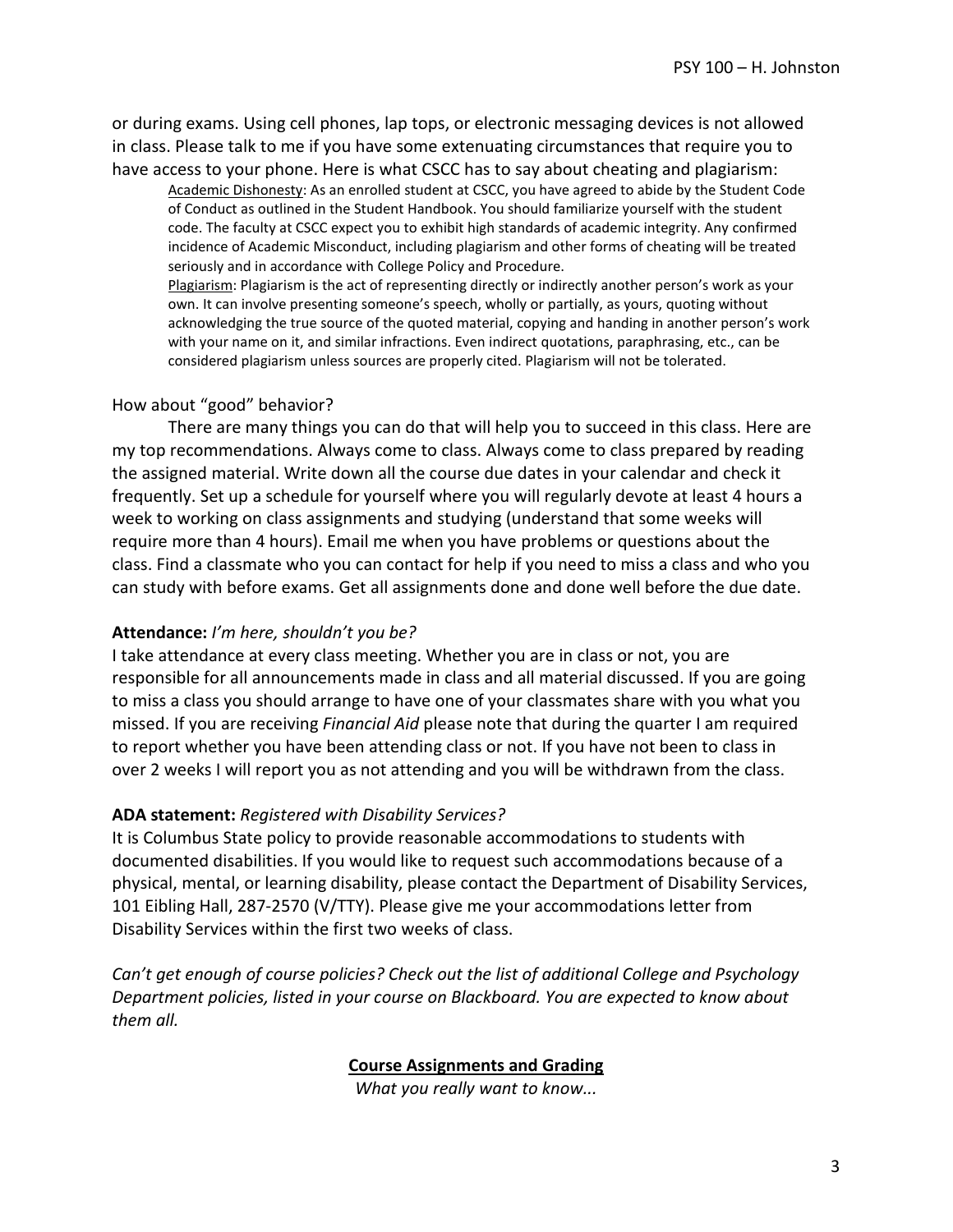| <b>Course Work:</b>                 | <b>Grading Scale:</b>             |
|-------------------------------------|-----------------------------------|
| 10 Homeworks = 15% (15 points each) | $A = 90\% (900 - 1,000$ points)   |
| 3 Projects = 30% (100 points each)  | $B = 80\%$ (800 - 899 points)     |
| $3$ Exams = 45% (150 points each)   | $C = 70\%$ (700 - 799 points)     |
| 1 Final Exam = $10\%$ (100 points)  | $D = 60\%$ (600 - 699 points)     |
| Total = $1,000$ points              | $E = 60\%$ (599 points and below) |

#### **Assignments:** *Plan ahead and get it done!*

- 1. Readings: You are responsible for knowing and understanding all assigned readings. You should plan to spend 1-2 hours reading and studying the assigned chapter(s) **before** coming to class. I will spend class time highlighting the more difficult concepts from the chapter, conducting relevant activities, and answering your questions. Please be prepared to make the most of that time.
- 2. Homework: 15 points x 10 homeworks = 150 points There is a short writing assignment associated with each topic in the course. These are designed to familiarize you with the topic we will be discussing in class that day and to give you a chance to see how psychology is a part of your everyday life. The details for these homeworks are in Blackboard. Your answers must be typed, double-spaced, and turned in through Blackboard. There are 14 topics in this class, but you are only required to turn in homework for 10. Therefore, you can choose to skip 4 homeworks without being penalized. If you decide to complete more than 10 homeworks, only your best 10 homework grades will be counted. All homework must be turned in by the beginning of class on the due date listed in the course schedule. **No late homework is accepted.**
- 3. Projects: 100 points x 3 projects = 300 points

You are required to complete three projects. These projects all require you to take some specific action in your life and then reflect on how this relates to the psychological principles we have been learning about. For Project 1 you will come up with your own unique research question that relates to the course and your life and show how it can be answered using the scientific method and an experimental design. For Project 2 you will keep a dream journal for two weeks and analyze the content of your dreams along with how your daily habits and activities affect your sleep. For Project 3 you will spend one whole day being extraordinarily kind to everyone you encounter and relate that experience to the concepts we are learning in class. The details for these projects are in Blackboard, including a breakdown of exactly how you will earn points for these assignments. Your answers must be typed and double-spaced. Projects 1 and 3 must be turned in through the website turnitin.com and Project 2 must be turned in to me during class. All Projects are due by the beginning of class on the due date listed in the course schedule. **Late projects must be submitted within one week of the due date and will receive an automatic deduction of 20 points**.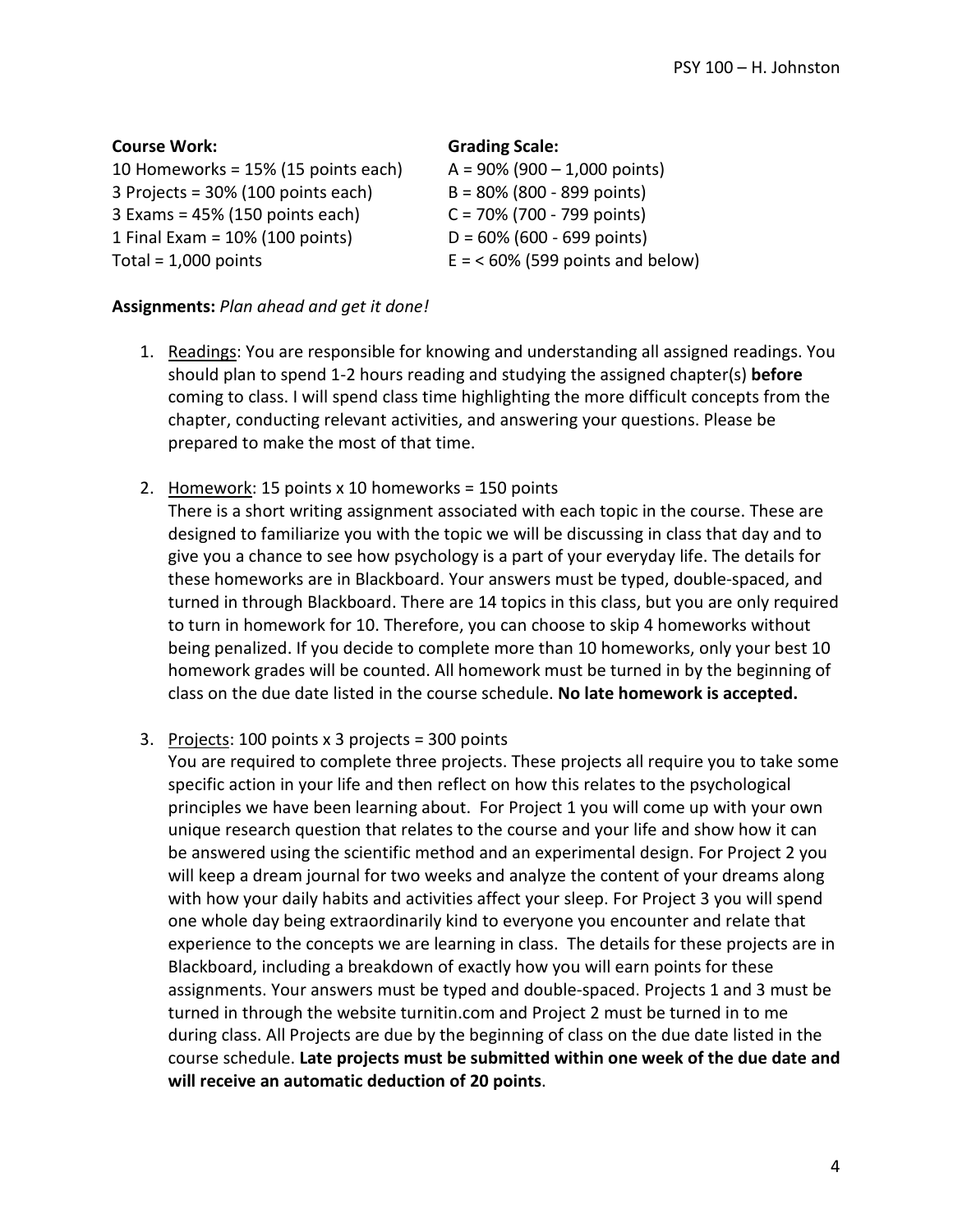4. Exams: 150 points x 3 exams = 450 points total

You have three non-comprehensive exams in this course. This allows me to assess your knowledge on 4-5 topics at a time. The exams are designed to survey your understanding of the assigned course material. You will need to both understand the concepts in the course and be able to apply them to real world examples. Exams consist of 75 multiple-choice questions and you will record your answers on a scantron form (bring a number 2 pencil to class). Exams will be held from 9:30 - 10:30 a.m. Class will resume at 10:45 a.m. To prepare for each exam, study every page of the assigned readings, review pertinent class notes, and imagine the many ways that I could assess your knowledge of the course concepts. Exams will be completed at the scheduled dates and times. **Any student missing an exam, for any reason, must take a make-up exam within one week or receive a zero.**

## 5. Cumulative Final Exam: 100 points

The Final Exam consists of 100 multiple-choice questions and you will record your answers on a scantron form (bring a number 2 pencil to class). The exam is cumulative, with questions over material from any of the assigned readings or class notes. This exam is a standardized exam that is given to all PSY 100 students at CSCC. It is designed to assess your broad understanding of the concepts students should learn in Introduction to Psychology. The study guide for this exam is posted in Blackboard. Please make use of this! Students who have a conflict with the exam time need to see me at least two weeks prior to the final exam date to make alternative plans. If you miss the final exam due to some unavoidable, unforeseen circumstance, contact me as soon as possible. The exam must be made up within 24 hours, or you will receive a zero. In general, students may not receive an incomplete for this course.

### 6. Extra Credit: 0 points

Sorry  $\odot$  I know many of you seem to want it and feel you need it, but there are no extra credit assignments in this course. The points are what they are. Do the work, do it on time, and you should be fine.